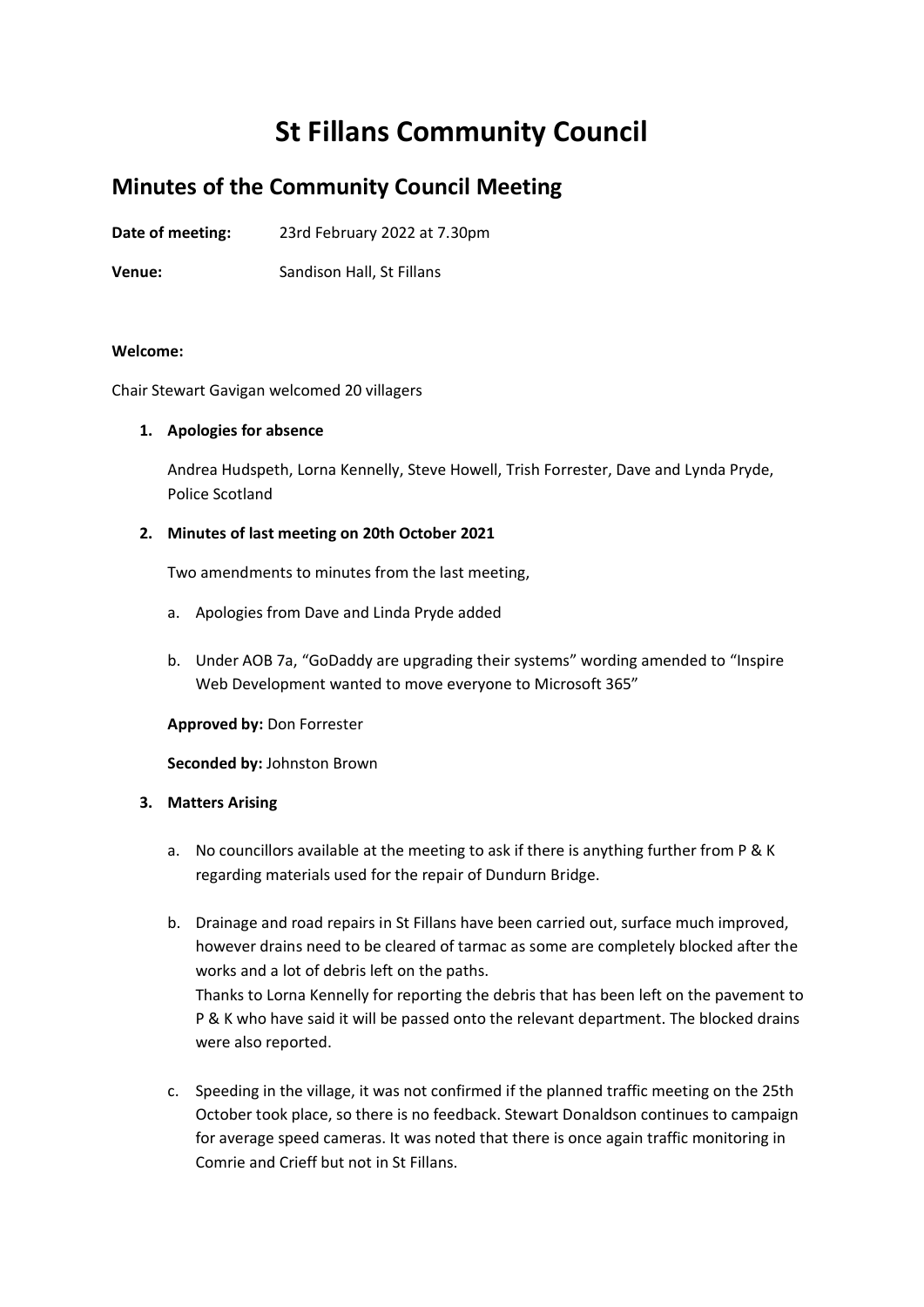- d. Update by Crieff Hydro regarding Drummond Arms Hotel.
	- Building surveys have taken a lot longer than had been expected, and still have a few bits to complete. Hydro have now agreed an overall plan to submit to planning in the next few months and budget has been signed off. They hope to be onsite near the end of the summer with a 12-to-15-month conversion if planning and tender for contracts go to plan. The upper floors of the hotel are now fully cleared, and ground floor will be completed in the spring. The roof on the rear will be improved but not fully put back in place until planning agreed and contractors onsite. Crieff Hydro are hoping they will again run the water sports and have a pop-up food and

beverage offering on the front. They will not be allowing any jet skis to launch and do not expect moorings to be reached from our side of the loch. They still have the brewery, cider equipment to sell and if anyone knows anyone who needs chairs or kitchen equipment let the CC know.

- e. No councillors available for an update on any feedback from Sustrans regarding signage for the railway path.
- f. New village email system is up and running, Stewart Gavigan expressed thanks to Don Forrester for his continued efforts.
- g. Station Road Caravan Park, the response from the National Parks planning, following the request for details under the Freedom of Information Act was sent out to the village. There is an enforcement order under negotiation between the Parks and the owners of the caravan site. It was felt that there wasn't any appetite within the village to take this any further, especially as much of the information provided by the Parks planning was redacted as they considered it unhelpful to the negotiations or in the public interest. (Even though it is the public that are interested).

Stewart Gavigan has been in touch with the Forestry Commission responsible for permission to fell trees around the site, they confirm the permission was approved in October 2021 and this is valid until October 2022, they have until March 2025 to restock the area. The application was placed on the public register from 16th July to 13th August 2021. Stewart Gavigan has asked for the biodiversity report and if there was authorisation for the felling of trees last May

# **4. Police Report**

In recent weeks there have been no community issues highlighted in respect of St Fillans. Police Scotland would like to make rural landowners and workers aware that there has been an increased theft of Quad bikes across central Scotland, they request that residents remain vigilant and ensure machinery is secured.

Police Scotland will again look to work closely with National Parks when the camping season returns.

#### **5. Planning applications received**

The Community Council will continue to report planning applications at meetings but if an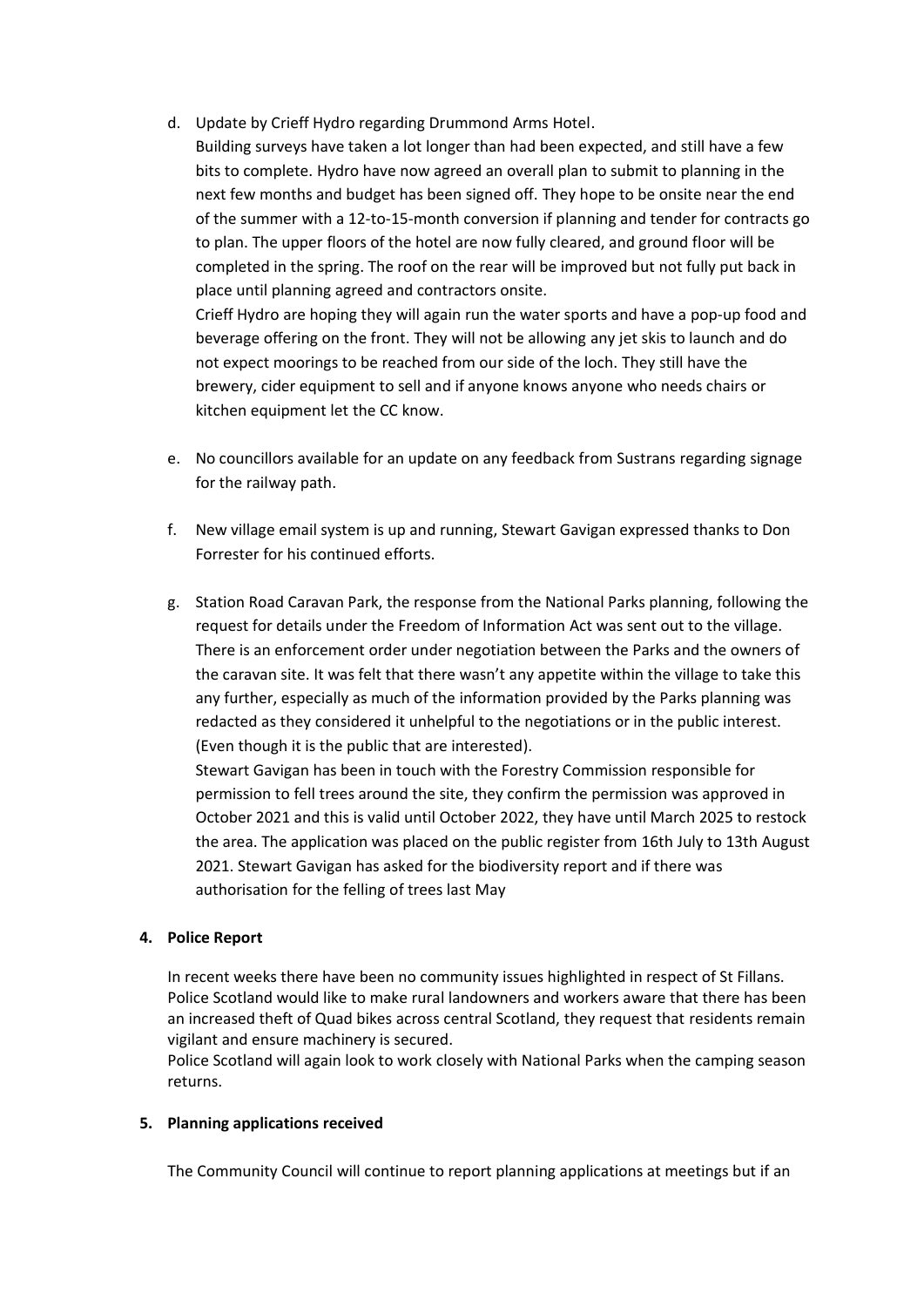application pertinent to the village comes up in planning, in future the CC will also send out via the village email when it comes through. Invariably if anyone wishes to comment on an application, by the time it comes round to the CC meeting the closing date for comments has passed.

2021/0401/TRE – 30th November 2021 Tree works within conservation area Applicant: John Littler – 13 Dundurn Walk

2021/0418/HAE - 19th November 2021 External alterations to relocate entrance door and formation of covered canopy on front elevation. Applicant: Mrs Laura Hill – The Coachhouse

2021/0436/TRE – 30th November 2021 Tree works within conservation area Applicant: Murray Henderson – The Birran

2021/0441/DET – 15th December 2021 Erection of dwelling house within curtilage of existing dwelling house Applicant: John Floyd – Tarken House

2022/0005/DET – 7 th January 2022 Erection of public art sculpture Applicant: St Fillans Community Council (Stewart Gavigan)

2022/0006/ADV – 7 th January 2022 Erection of timber framed lectern style interpretation panel Applicant: St Fillans Community Council (Stewart Gavigan)

#### **6. Village working groups**

#### **a. Garden Group (including Still)**

The Garden Group had their AGM and end of season get together in December. Plans have started for the upcoming season and any new volunteers are always welcome.

"Still" project, the planning application was submitted in December 2021 and approved on the 17th February 2022. The next stage is for "Take a Pride in P & K Association" to raise the funds to complete the project. The association will identify suitable funders to approach and submit applications on behalf of the Garden Group.

#### **b. Path Group**

Work on the new section of the railway path began in January and looks set to complete by the 25th February 2022. If anyone encounters any problems, please notify Geoff Hardman-Carter.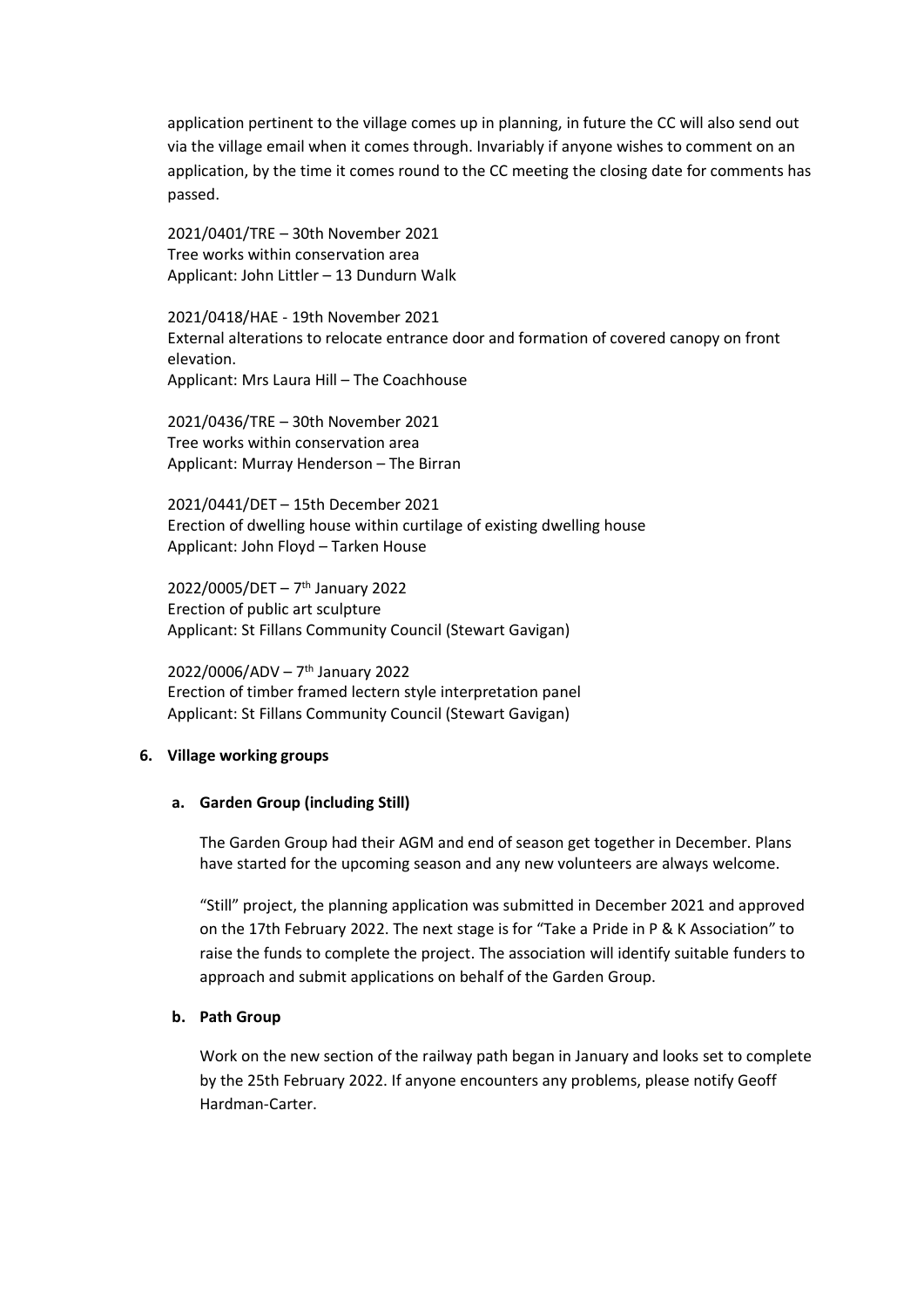# **c. Festive Committee**

The Festive Committee are still looking for volunteers.

This year there will be a one-day event like last year, rather than a full festive weekend. Date to be confirmed but it will be between Comrie Fortnight and Crieff Highland Games.

There is a possibility an event might be arranged to celebrate the Queens Platinum Jubilee.

Ulrika Hollas intends to step down from the committee at the end of 2022.

# **d. Play Park Group**

Ongoing maintenance carried out. The Group is looking for further volunteers to help with the pebble patch, which still needs to be completed, any suggestions as to how the stones could be affixed would be welcome. Quotes would be required; funds need to be raised to complete.

# **e. Community Centre Feasibility Study Group**

The study was formally put out to tender to five architects by Gary Louden, two declined to tender but three did, Denholm's awarded the contract with a mandate that everything should be completed by the end of February.

Ongoing work currently, trail pits being dug on the preferred site, results to follow but the site looks satisfactory.

The study is on track to complete so that everything can be invoiced by the of March in line with the conditions of the funding.

# **f. Cultural Heritage Group**

A bench has been donated for the burial ground by Norman Butter. Snowdrops donated by Cambo and the "Snowdrops for Pollinators – Green Graveyard Initiative" were planted in the ancient burial ground and in Dundurn churchyard.

# **7. AOB**

- a. Community Place Plan, still looking for volunteers to help with this.
- b. Volunteers required for several committees and groups including the Community Council, new appeal to go out to villagers.
- c. Connectivity to the village. Village still on copper wiring to properties and still no fibre optic cabling at all to the west end of the village. The box in the exchange is full, so a new box is required. It is understood that this will not be possible until the end of next year (2023). Fraser Ballantyne to pass on information he has received to the CC.